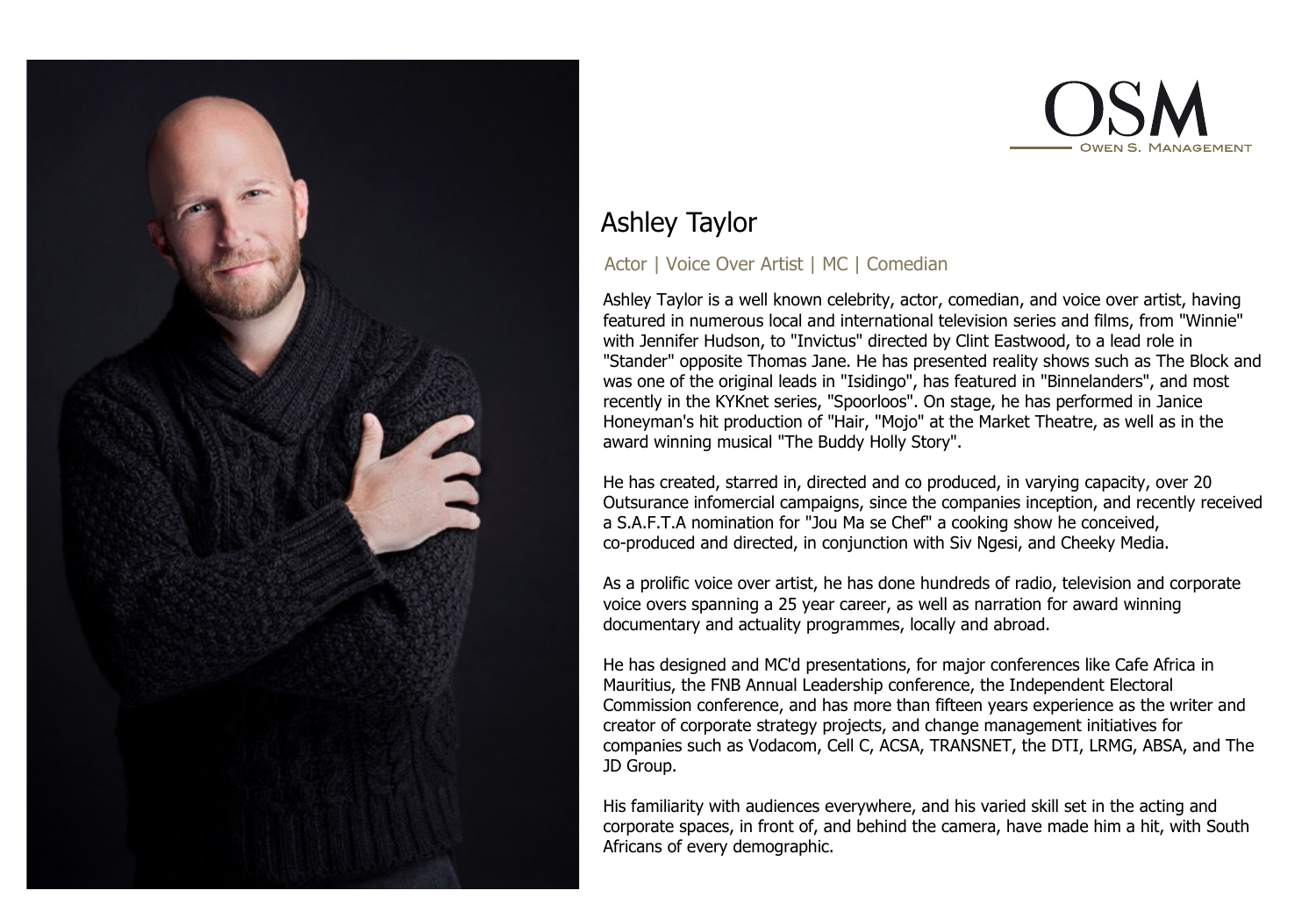## Performance Resume

# Ashley Taylor

### **TRAINING:**

1990 Bachelor of Arts Honours degree in Dramatic Arts Rhodes University

### **TELEVISION EXPERIENCE:**

2021 Is'Phindiselo **Istable Role: Raymond Falchuk** Rous House Prod / Etv 2020 Inconceivable Role: Priest Role: Priest Rous House Prods / Mnet 2018 Spoorloos Spoorloos Role: Deon Prinsloo Christen Denis Africa / Kyknet 2012 S.I.E.S Role: Bob Johnson Penguin Films / Msanzi Magic 2009 The Swop Role: Guest BBC 2005 - 2007 Binnelanders Role: Paul le Roux Stark Films / Mnet, Kyknet 2004 **Zero Tolerance 2004** Role: Dr. Lewis Cohre Media, Cinga Prod. / SABC 2 2003 The Principal **The Role: Guest The Line Productions** Role: Guest The Line Productions 1998 - 2003 Isidingo Role: Clinton Lamberti Endemol / SABC 3 1999 Soldier Soldier Role: Guest 1998 Flat 27 Role: Lead Dynamic Images 1997 Black Velvet Band Role: Guest Yorkshire TV 1997 **Hidden City Role: Guest Communist Productions** Role: Guest **Hidden City Productions** 1997 As Long as it's Legal Role: Guest Bateleur Films 1996 Rhodes Role: Guest BBC 1996 Going Up **Going Community** Role: Lead **Role: Lead** Penguin Films

## **FILM EXPERIENCE:**

2019 Black Beauty Role: Policeman 1 Moonlighting Productions<br>2018 Inlaws in the Outback Role: Piet Dir. Peter Gersina / Two Oceans Prod. 2016 Hatchet Hour Role: Detective Smith Dir. Judy Naidoo 2016 Jadotville Role: United States Ambassador Dir. Ritchie Smith 2015 **Heroes** Heroes Role: Greg **Role: Greg Cuizzical Pictures** 2011 Winnie Winnie Role: Major Prinsloo Dir. Darryl Roodt 2009 Invictus Invictus Role: Coach Dir. Clint Eastwood 2007 Prey Role: Gary Hollaway Dir. Darryl Roodt 2003 Stander Role: Corr van Deventer Dir. Bronwyn Hughes 1998 Sweepers Sweepers Role: Colonel Sam Dir. Koeni Waxman 1993 Cyborg Cop **Cypora Cope Role: Ted Jones** Dir. Sam Firstenberg Hair: Brown Eyes: Blue

### **THEATRE EXPERIENCE:**

2003 The Leader of the Pack Role: DJ Role: DJ Civic Theatre 2002 The Buddy Holly Story Role: The Big Bopper PACT

Height: 1.92m Languages: English and Afrikaans





Owen S. Management | actors@owens.co.za | +27 (0) 11 483 0940 / 1124